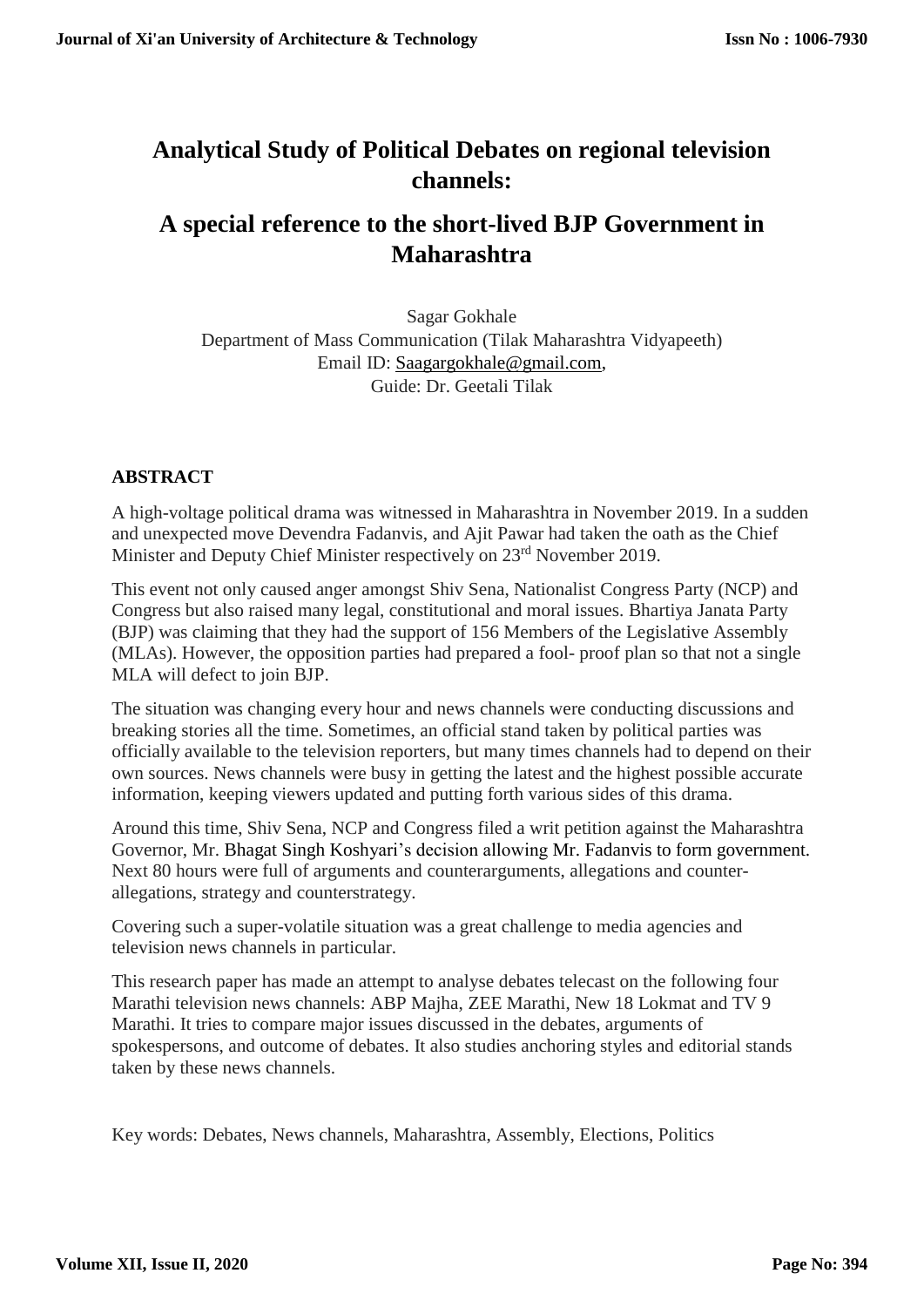# **INTRODUCTION**

The political drama in Maharashtra started on  $24<sup>th</sup>$  of October 2019, the day assembly results were announced. The alliance of BJP and the Shiv Sena won 161 seats in the 288-member house. The alliance of NCP and Congress got 98 seats. In this scenario, Shiv Sena leader and spokesperson Sanjay Raut insisted that BJP should keep its promise to let a Shiv Sena candidate become the Chief Minster for 2.5 years. He also went on to suggest that if this promise was broken, Shiv Sena would exercise other options. BJP categorically denied having made any such promise. Shiv Sena was not ready for a dialogue with BJP without getting an assurance about the Chief Minister's post. On other hand, Sena leaders had started a dialogue with NCP leaders.

BJP made it clear to the Maharashtra Governor that they were not able to form the Government. Shiv Sena could not get Congress support within the deadline and NCP leader Ajit Pawar also conveyed his inability to form the Government. When these rounds of discussion were taking place among Shiv Sena, NCP and Congress, a dramatic incident took place.

When newspapers dated 23<sup>rd</sup> November flashed their lead story headlined "Uddhav Thackery to be the next Chief Minister of Maharashtra", the news channels had a breaking news at 8.15 am. This was a pleasant surprise for BJP workers and supporters but an unbelievable shock for Shiv Sena, NCP and Congress.

The Breaking News was: 'Devendra Fadanvis sworn in as Chief Minister and Ajit Pawar as Deputy Chief Minister.' This happened at around 8 am and took almost everybody by surprise. This was preceded by Governor Koshyari recommending revocation of President's rule in Maharashtra once he got letters of support of 170 MLAs from BJP and NCP's Ajit Pawar at 12.10 am on 23rd November. Prime Minister Narendra Modi had used his special powers to advise the President for revoking the President's Rule and it was revoked at 5.47 am. This late-night-early-morning drama literally caught all concerned napping. Not only other parties but even BJP MLAs were unaware about it.

This surprise move was made by BJP when just a few hours earlier, Uddhav Thackery was unanimously chosen to be Maharashtra CM on 22nd November.

For Marathi news channels giving 24-hour news coverage, this was an unprecedented political turmoil. Next 80 hours were full of breaking news. Each channel strengthened their Mumbai political beat by diverting reporters from the rest of Maharashtra to Mumbai, Reporters were working round the clock. Every slot was a prime slot for the channels. Senior anchors were stationed at the studios and guests were lined up for the debates. Viewers which otherwise are accustomed to watch debates only in the evening, could watch debates throughout the day.

The members of Shiv Sena, NCP and Congress were kept in high vigilance. Visuals of Party MLAs shepherded together at various Star hotels in Mumbai added more teeth to the visuals shown during debates. On 25<sup>th</sup> November, MLAs from all three parties were taken to Grand Hyatt Hotel in Mumbai. This parade of 162 MLAS was shown live on news channels. The strength of the opposition clearly showed that BJP's claim about having the support of 173 MLAs (BJP: 105, NCP: 54, Independent: 14) was wrong.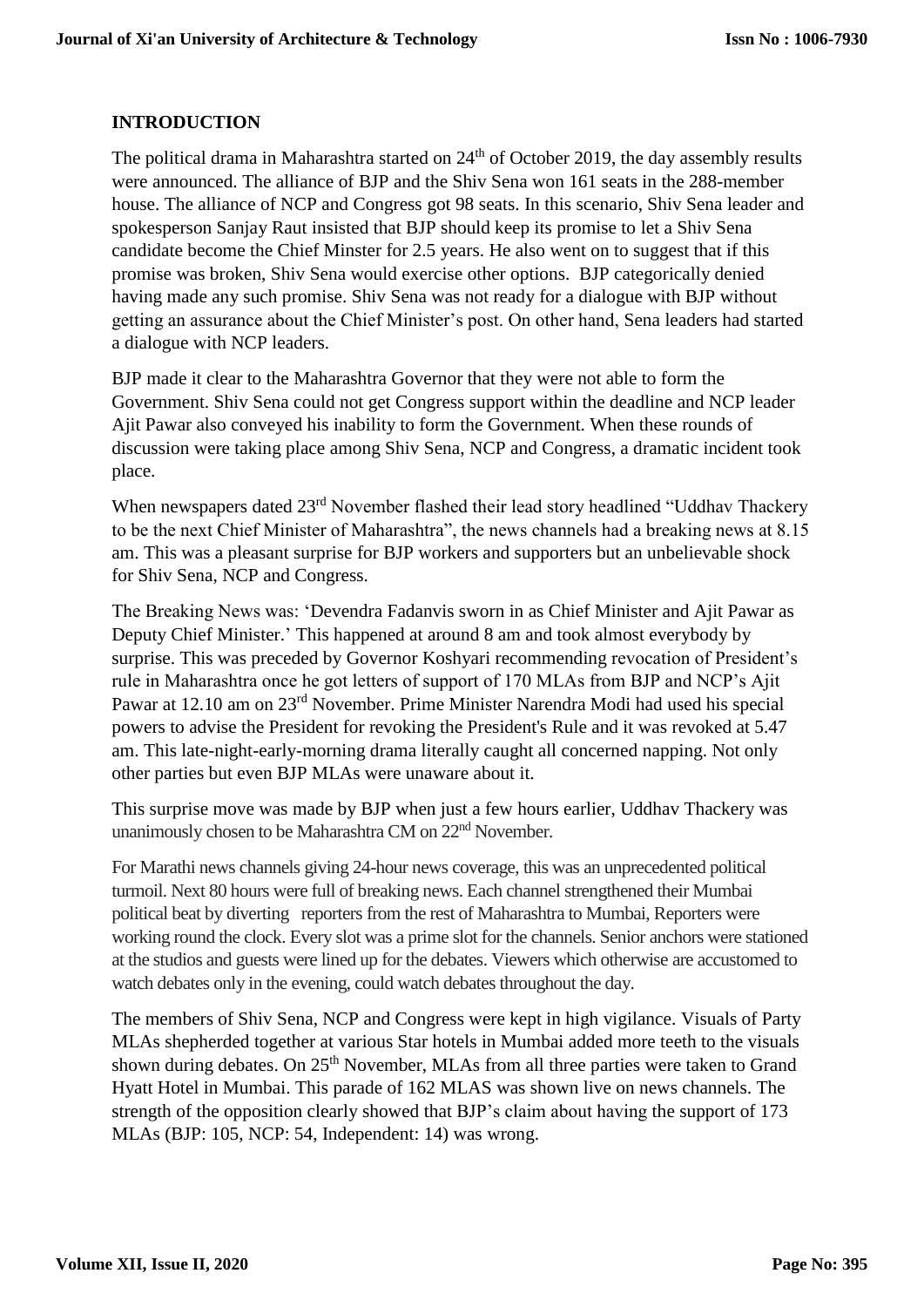The last blow to BJP came from the Supreme Court when it ordered that the exercise of proving the majority will be through open voting with all proceedings telecast live. On  $26<sup>th</sup>$ November Devendra Fadanvis and Ajit Pawar submitted their resignations to the Governor.

Looking back, it was Sanjay Raut, Shiv Sena leader and Member of Parliament, who had set the stage for this drama. His tweets became the subject of debate for the news channels; his everyday press conferences captured national headlines.

Veteran political leader and Founder-head of NCP, Sharad Pawar, true to his Machiavellian image, played the most crucial role in this entire drama by turning the table at the most critical time. He was successful in getting back all the MLAs from his party who had shifted the camp, kept his party united and assured Shiv Sena that he was with them.

## **Objectives**

1. To analyse the content of debates on the channels

2. To compare styles of anchors and guests participated in the discussion

#### **Research Methodology**

The researcher aims to carry out a qualitative analysis of this subject as covered in television debates on Marathi News channels. Ten debates on channels have been selected for this paper.

This was a purposive sampling to give representation to at least four Marathi news channels. Zee 24 Taas, News 18 Lokmat, TV 9 Marathi and ABP Majha were shortlisted for the purpose with minimum two and maximum four debates from each channel.

Each debate was analysed on the basis of number of participants, views expressed by each participant, exchange of words and heated arguments, use of proverbs and quotes or lines of poetry. Attention has also been paid to time devoted for actual debates, breaking news and anchoring style.

The researcher watched the recording of this program for a detailed analysis. Secondary data has been collected from books and internet. Some research papers related to online media and journalism have also been referred.

#### **Themes of Debate**

On 23rd November the discussions revolved around the surprise move by NCP leader Ajit Pawar to join Devendra Fadanvis. The participants in the discussions mulled over BJP turning the tables, strategy by the eminent BJP leader and the Union Home Minister, Mr. Amit Shah, and delay by Congress in giving support to Shiv Sena. See Table 1. From the next day, all the guests and spokespersons in the discussions were analysing the strength of MLAs in both camps and hearings in the Supreme Court.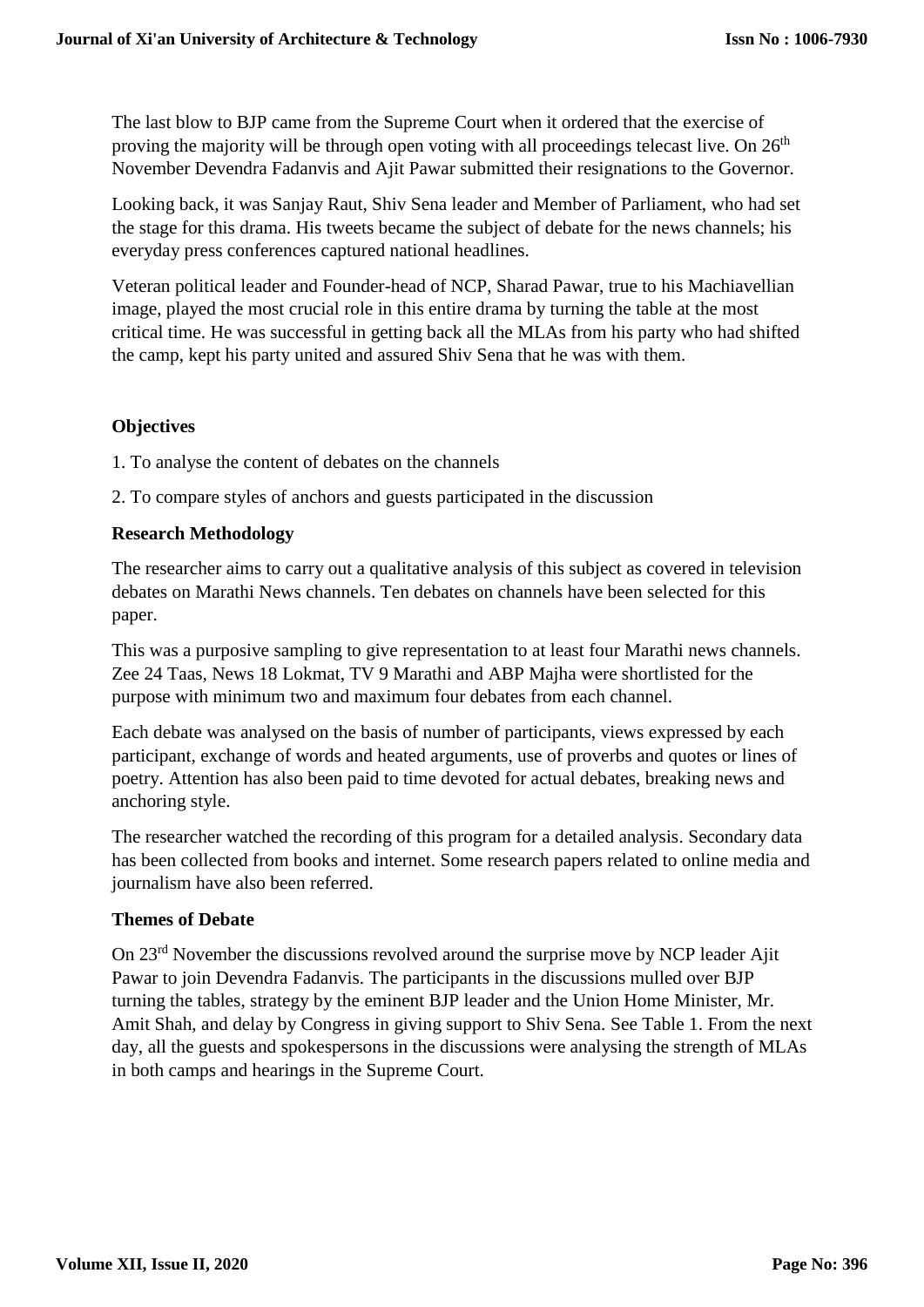| Date      | <b>ABP</b> Maza                                | Zee 24 Taas        | News 18 Lokmat      | TV 9 Marathi        |
|-----------|------------------------------------------------|--------------------|---------------------|---------------------|
|           | (Maza Vishesh)                                 | (special coverage) | (Bedhadak)          | (Akhada)            |
| $23$ Nov. | Mutiny of Ajit Pawar                           |                    |                     |                     |
|           | 24 Nov. Who will win battle of Power Battle in |                    |                     |                     |
|           | power?                                         | Supreme Court      |                     |                     |
| $25$ Nov. | Irrigation scam files                          | Clean chit to      | What will happen in | What is in the mind |
|           | closed for power                               | Ajit Pawar?        | power tussle?       | of Ajit Pawar?      |
|           | $26$ Nov. Who can issue the                    |                    | Resignation of      | Ajit Pawar went or  |
|           | whip?                                          |                    | Fahadanvis          | sent?               |

Table: 1

All the channels ensured participation of spokespersons from BJP and either Congress or NCP. Those conducting the debates also made sure that these spokespersons were pitted against each other. Most news channels also invited senior journalists from the print media to analyse the situation. See Table 2. In some discussions, legal or constitutional experts were also brought in. Surprisingly, not a single Shiv Sena spokesperson was seen participating in the debate.

|                              | <b>ABP</b> Maza                    | Zee 24 Taas                   | News 18 Lokmat                         | TV 9 Marathi        |
|------------------------------|------------------------------------|-------------------------------|----------------------------------------|---------------------|
|                              | (Vishesh)                          | (special coverage) (Bedhadak) |                                        | (Akhada)            |
| Anchor                       | Prasanna Joshi                     | Ashish Jadhav                 | Vilas Bade                             | Nikhila Mhatre      |
| Spokesperson                 | Sachin Sawant (Cong) vs            | Gopal Tiwari                  | Ratnakar Mahajan                       | Amol Mitkari (NCP)  |
|                              | Keshav Upadhye (BJP), Atul         | (Congress) Vs                 | (Cong) Vs.                             | vs. Praveen Darekar |
| Londhe (Cong) vs Bhalchandra |                                    | Keshav Upadhye,               | <b>Bhalchandra Shirsat</b>             |                     |
| Shirsat (BJP), Janardan      |                                    |                               | Ratnakar Mahajan (BJP), Sanjay Tatkare |                     |
|                              | Chandurkar (Con) Vs Atul           | $(Cong)$ vs                   | (NCP) vs, Sambhaji                     |                     |
|                              | Bhatkhalkar (BJP), Amarsing        |                               | Madhav Bhandari Patil Nilangekar(BJP)  |                     |
|                              | Pandit (NCP) Vs. Praveen           | (BJP),                        |                                        |                     |
|                              | Darekar(BJP)                       |                               |                                        |                     |
| Journalists                  | Bharat Kumar Raut, Sanjay Jog,     | Sanjay Tiwari,                | Arun Khore                             | Bharat kumar Raut,  |
|                              | Pratap Thorat                      | Sanjeev Unhale,               |                                        | Sanjay Awate, Ashok |
|                              |                                    | sanjay Tiwari                 |                                        | Wankhede, Mrunalini |
|                              |                                    |                               |                                        | Nanivdekar, Vishwas |
|                              |                                    |                               |                                        | Pathak, Pawan Dahat |
|                              | Analysts/expert   Abhay Deshpande, | Anay Joglekar,                |                                        |                     |
|                              |                                    | Vijay Pandhare                |                                        |                     |
| Constitutional               | Jayant Mainkar, Nagesh Kesari      |                               | <b>Anant Kalase</b>                    |                     |
| Or legal Expert              |                                    |                               |                                        |                     |
| Editor                       | Rajeev Khandekar                   |                               | <b>Mahesh Mhatre</b>                   |                     |

#### **Political stand**

Nationalist Congress Party and Congress party spokespersons obviously criticised the way the Government was formed in Maharashtra. Devendra Fadanvis had taken the oath at the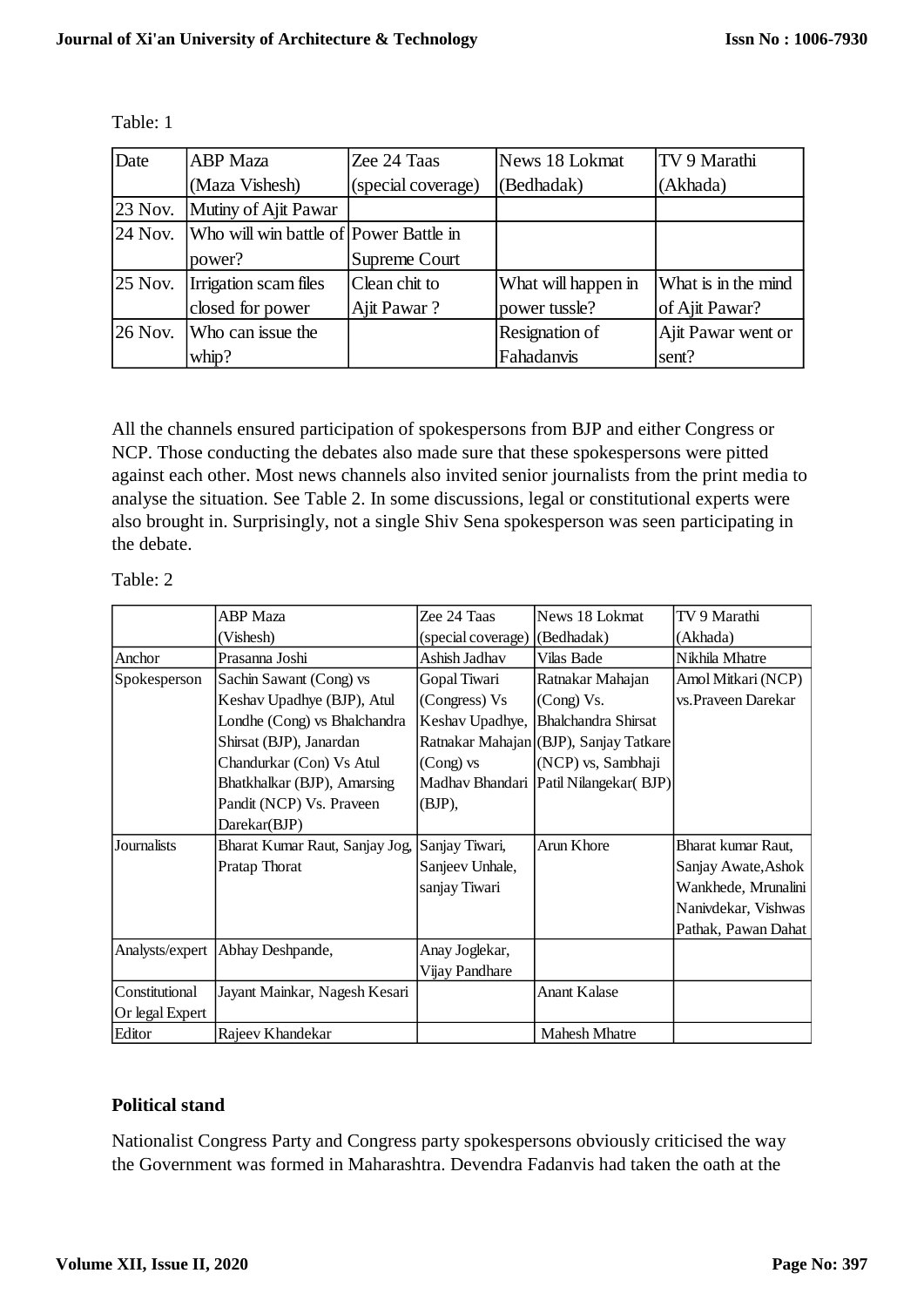Wankhede stadium in 2014. But this time swearing-in was done in the darkness of the night. "Was it Shapathvidhi (oath-taking ceremony) or Dashkriyavidi (last rites performed after somebody's death)" BJP's detractors asked.

The second criticism faced by BJP was that it had joined hands with the same person who was accused by BJP itself of irrigation scam. On 25<sup>th</sup> there was a news that Ajit Pawar was given a clean chit in 9 cases. Congress and NCP sources felt that this was the reward Ajit Pawar got for joining hands with BJP. Congress and NCP also criticised that BJP had indulged in hoarse trading. All three parties had to shift their MLAs from one hotel to another to keep them away from poaching hands.

BJP spokespersons on the other hand said that swearing-in took place in "Ram Prahar". (That time of early morning which Hindus believe is ideal for carrying out holy acts).

BJP spokespersons were trying to justify the inevitability of government formation with Ajit Pawar. According to them, Shiv Sena, NCP and Congress were taking a lot of time to form the Government. Moreover, the situation was such that no Government could have been formed without at least two parties coming together. Hence BJP had joined hand with Ajit Pawar to give a stable government to the people of Maharashtra. The spokespersons of BJP also claimed that there was nothing wrong in revoking the President's rule in the night or swearing-in the morning. They also clarified that the enquiry against Ajit Pawar in many cases was still going on and the Government will not interfere in it. "Ajit Pawar is a responsible person and a mature politician and there was no question of wheedling him.

BJP spokespersons also counter-argued that NCP and Congress do not trust their own MLAs. That's why they had to shift their MLAs from one hotel to another, from one city to other.

The television debates also saw tussles between spokespersons of Congress and BJP. Especially when Congress spokespersons alleged that BJP was into horse-trading. Congress spokesperson Sachin Sawant gave the examples quoting instance from Karnataka, Gujarat and Goa to show that BJP has indulged in such practices in the past. Keshav Upadhye (BJP) retaliated by saying that it was Congress which does not trust its own MLAs. But Sawant was quick to respond, saying that when a lion enters the area, all other animals run away.

BJP spokesperson Bhalchandra Shirsat used the words "*Jityachi Khod*" to refer to NCP leader Jitendra Avhad. The complete proverb goes like this: *Jityachi Khod Melyashivay Jaat Nahi* (any nasty habit remains with a person till his death) It angered the Congress Spokesperson and as well as the ABP Majha anchor. But BJP spokesperson said that he did not want to be mean, he, was only quoting a proverb.

Some more expressions used by the same BJP spokesperson gave rise to heated argument. He called Ratnakar Mahajan as the spokesperson of *Mahabhakas Aghadi* (Super-desolate alliance). Mahajan obviously reacted in a sharp way and stated that he was participating in the debate as a Congress spokesperson and BJP does not have right to use such words.

There were reports of "Operation Lotus" initiated by BJP to wean away MLAs from Congress, Shiv Sena and BJP to their side. However, MLAs which were claimed as supporters of Ajit Pawar returned to Sharad Pawar's camp. There were interesting stories bandied as "Breaking News" about catching these MLAs in different areas of Mumbai or in different cities. In one debate, NCP spokesperson Sanjay Tatkare, who was participating live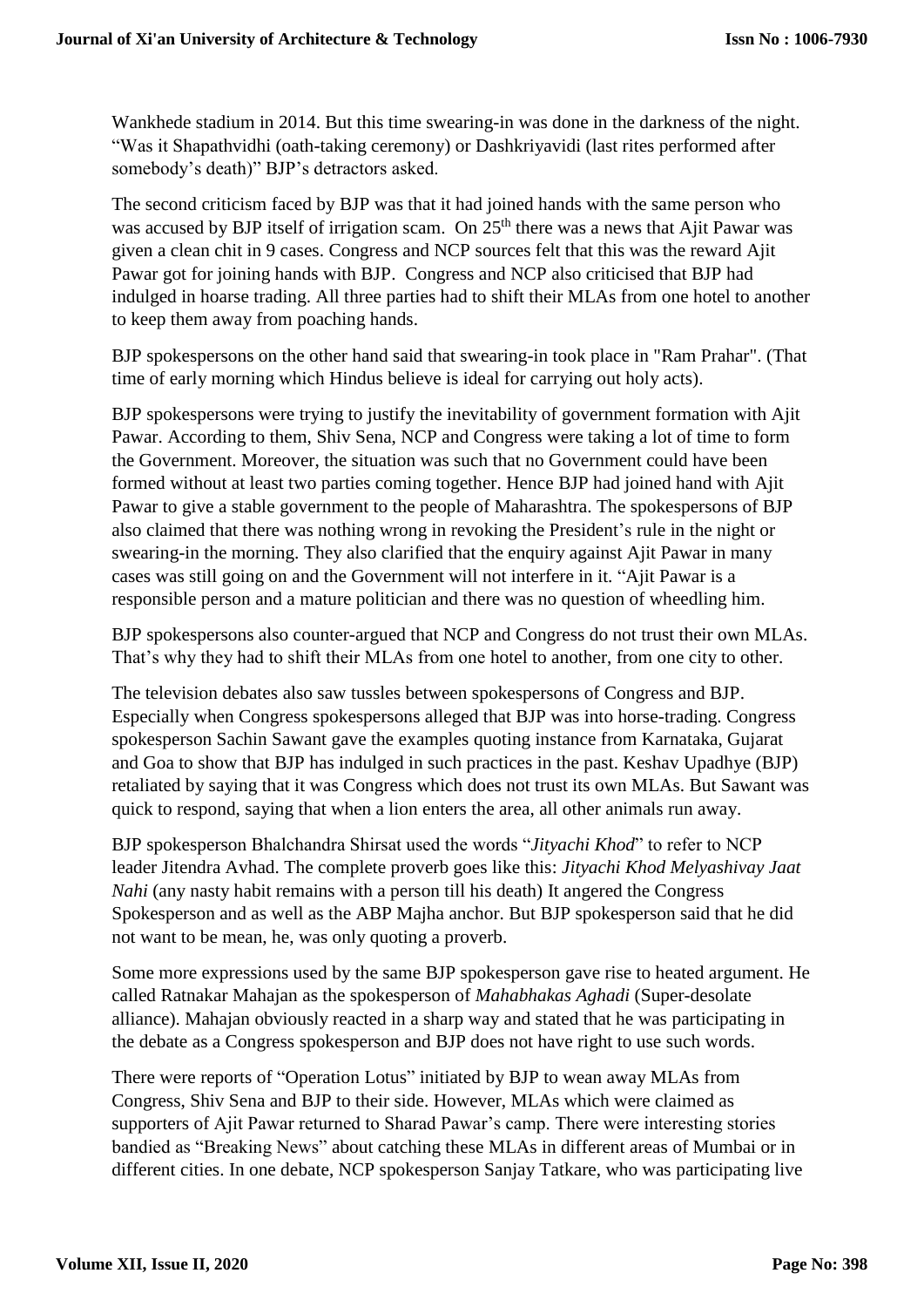from outside the TV station studio, was irritated by a question asked by the anchor. (Vilas Bade, Network 18). The question was, "If Ajit Pawar is so loyal (to NCP) and still has very good relations with NCP leaders, why did he change the camp?" Tatkare did not have the answer. He said, "I do not have the answer for this question. I do not want to take any stand". Even when the editor of the channel Mahesh Mhatre was trying to pacify him, he preferred to walk out from the debate.

## **Findings**

1. Use of Hindi Poetry

All said and done, politicians are multi-talented people and thus, use of ornate language laced with wit, humour, literary flair and even poetry is not rare. The stage for the use of Hindi and Urdu poetry was set by the Shiv Sena leader Sanjay Raut. Many of his tweets and bites from 24th October onwards contained lines from noted poets such as Wasim Barewali, Bashir Badra, Habib Jalib, Dushyant Kumarand even the Late Atal Bihari Vajpayee.

In the debate on TV9 Marathi, journalist Mrunalini Nanivdekar, while referring to shameless political parties, used the words "*Hamam me sub*" which literally means all in the bathroom. She did not complete the proverb *Hamam me sub Nange hai* means All are naked in the bathroom. Here are a few more examples of use of Hindi/Urdu/Marathi couplets/proverbs used by participants in these debates.

- *Munni Badnam Huvi darling tereliye* (Bhalchandra Shirsat, BJP on New 18 Lokmat) while referring to Shiv Sena's harassment because of Congress*,*
- *Bail Gela ni Zopa Kela* (Bhalchandra Shirsat, BJP on News 18 Lokmat) while referring to Congress and NCP's delayed response in putting a claim on government formation. He also gave the example of a girl who runs away from the house get married. In the process, her relationship with almost all family members gets cut off. However, gradually, some relatives start relenting and re-establish relationships with her one by one and ultimately her father also forgives her. Mr. Shirsat claimed that Ajit Pawar's decision will be accepted by NCP and Sharad Pawar. *Chat Mangani Pat Byah* (Bharat Kumar Raut, journalist on TV 9) while referring to time given for floor test*,*
- *Gadhav gele and bramhcharya hi gele*, (Sanjay Awate on TV 9 Marathi) while referring to BJP losing both power and self- respect.

On 23rd November, Prasanna Joshi concluded the debate by reading Atal Bihari Vajpayee's poem from mobile screen. The lines were 'Kuarav Kaun*, Kaun Pandav, tedha sawal hai, Dono oar Shakuni ka faila kutjaal hai, Raja Dharmaraaj ne chodi nahi juwe ki lat hai, Har panchayat me panchali apmanit hai, Beena Krishna ke aaj Mahabharat hona hai, Bane Koi raja, Rank ko to rona Hai.'* He did not forget to name BJP spokesperson and said categorically that he was reading Vajpayee's poem.

Anchors on other channels also used Hindi/Marathi lines in their panel discussions. Some examples:

 *Subahka bhula jab sham ko ghar laute to use Bhula nahi Kahate* (Vilas Bade, TV9 Lokmat),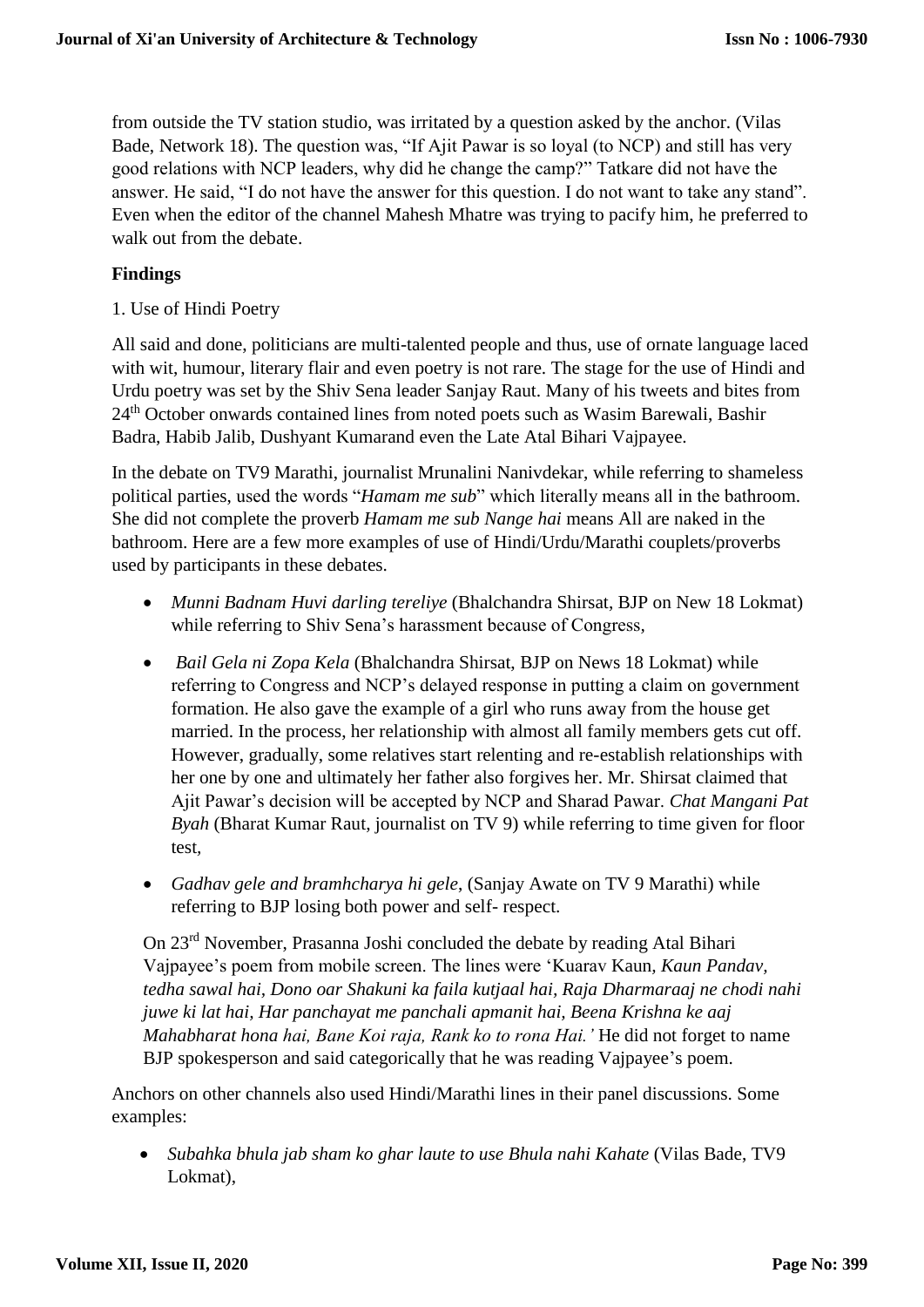*Jo Jita Wahi Sikandar* (Mahesh Mhatre, Zee 24 Taas) Nikhila Mhatre (TV 9 Marathi) used the words *JiJi* (means yes) frequently as a response to members of the panel.

There were rare instances when English lines were used by Congress spokespersons while referring to legal or constitutional issues.

- "Pro tem speaker enjoys all the rights and privileges of a speaker", said Janardan Chandurkar (ABP Majha).
- "Supreme Court is not acting in oblivion or Supreme Court is not acting in a vacuum" commented Ratnakar Mahajan (News 18 Lokmat) while emphasizing the importance of Shiv Sena, NCP and Congress Show of strength.

# **2. Editorial stand**

News Editors, Rajeev Khandekar (ABP Majha) and Mahesh Mhatre (News 18 Lokmat), participated in the debates and voiced their opinion on various issues. The anchors were taking their names followed by the word *Sir.* And the editors were given maximum time to speak among all participants in the debate.

Rajeev Khandekar criticised the way political parties are adopting to all the means to win the power. The politics of this country is so deteriorated that any political party can go to any extreme to form the government. All the parties are guilty, but BJP is more responsible for the situation, he commented.

Vilas Bade (News 18 Lokmat) and Ms. Nikhil Mhatre (TV 9 Marathi) had done their homework well and they refrained from assuming the "commentative" role.

# **3. Pace of the debate**

The anchors' speed differed from channel to channel. While Prasanna Joshi (ABP Majha) was fast and spontaneous and asked precise questions; Ashish Jadhav (Zee 24 Taas) was slow in pace and his questions were a bit lengthy with a lot of repetition. However, Ashish was able to keep his calm. He deftly managed to provoke the guests with his witty style but could, at the same time, keep a smile on his face. The delivery speed of anchors also affected the pace of the overall debate.

# **4. Error**

Rajeev Khandekar (ABP Majha) while referring to the swearing-in ceremony in 2014, said that it had taken place at the Shivaji Park in Mumbai (when in reality, it had taken place at Wankhede Stadium. Bharat Kumar Raut, while talking about Devendra Fadanvis mistakenly said Jagan Fadanvis. These were errors because of the tremendous pressure and variety of arguments at the time of the live coverage.

#### **5. Male Dominance**

TV 9 was the only channel where a female anchor was conducting the debate. A total of only three ladies participated in these 10 debates. While Mrunalini Nanivdekar (Journalist) was present in the studio, Anjali Damania (activist), Hemalata Patil (Congress spokesperson) participated through phone.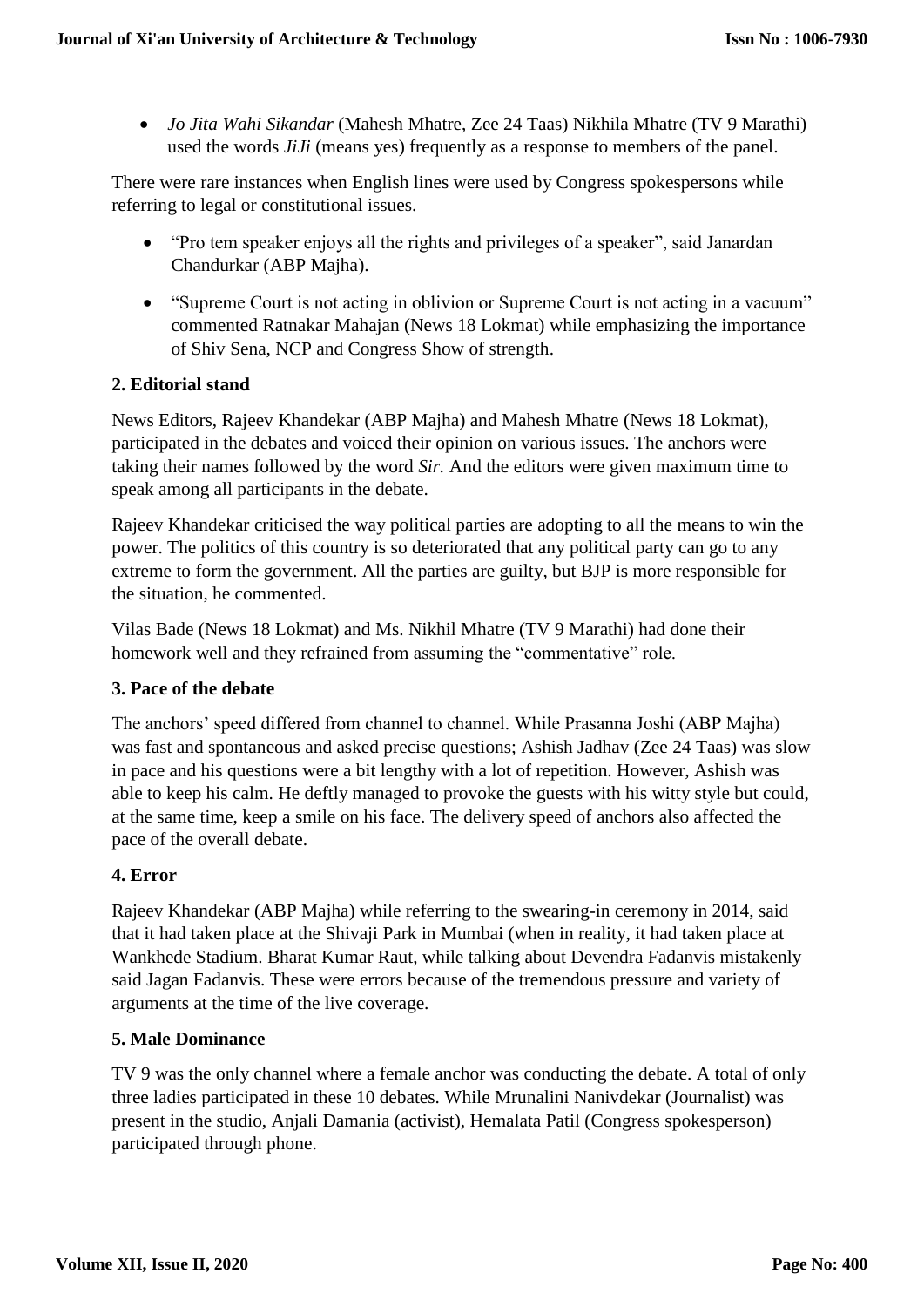## **6. Breaking news**

Average Ten percent of the debate time was spent on giving breaking news. Anchors had to interrupt the guests at that time in order to connect the reporters on field. Alternatively, they switched over to describing/ analysing the news. Breaking news many times diverted the initial topic fixed for the discussion. And guests reminded other guests and anchors to stick to the topic of the debate.

## **Suggestions**

The present study has a number of implications for further research.

1. Detailed comparative analysis of anchoring styles during such debates can be done. The analysis can be mapped to the following parameters, namely, body language, temperament, energy and conversational speed. Anchors' skills in controlling short-tempered participants can also be studied in detail.

2. Further research can also be done on the editorial stand taken by different channels. Executive Editor or Editor-in-chief of the channels participated in some discussions. Their comments, body language and political inclinations can be analysed.

3. Detailed study on the content of the discussions, time allotted to guests, logical reasoning, relevance, repetition, aggression or helplessness of the guests can also be analysed.

## **Conclusion**

It was probably for the first time that Marathi news channels were covering a political crisis of this magnitude, giving minute-to-minute updates and analyses of the situation. The fact that television the anchors and reporters were overburdened was very clearly visible. There were rare instances of factual errors by guests or editors. However, generally, they all scored high on factual accuracy.

The discussions many times digressed from the original topic. It was because of two reasons. First, the breaking stories of that moment and second, the lengthy and not so relevant answers given by Party spokespersons. There was frequent exchange of words between spokespersons of two parties and even among guests. On an average, 5 to 7 minutes from each debate of 30 minutes had chaotic situations because of these fights. But overall, the discussions took place in a peaceful manner unlike many Hindi news channels.

It was observed that no TV channel came up with a clear-cut editorial stand on the issues at hand. Though anchors or editors summarized the situation, they restrained themselves from condemning or appreciating various happenings taking place in those momentous 80 hours.